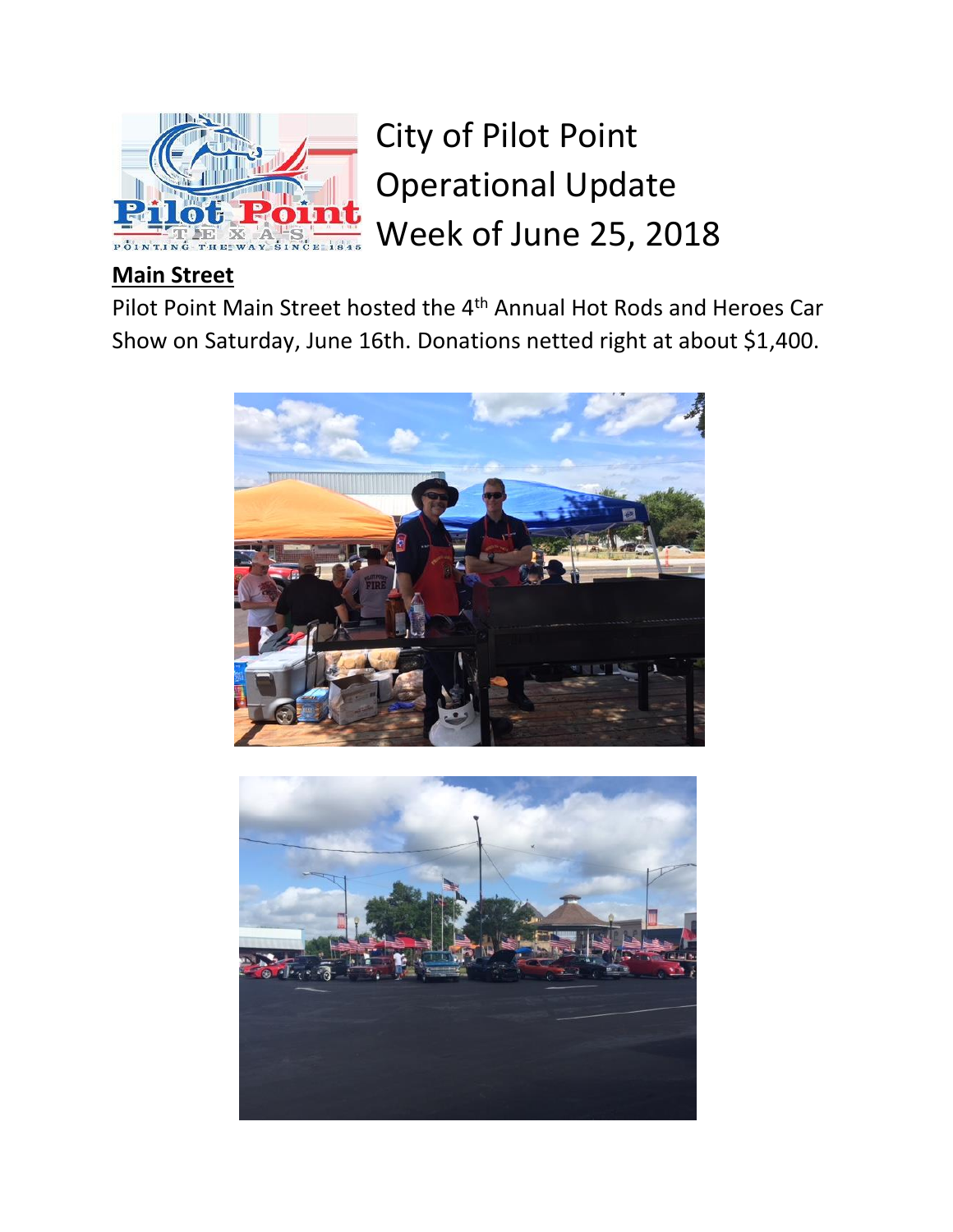The last group of monogrammed bricks were finally received from Acme Brick last week and installed!

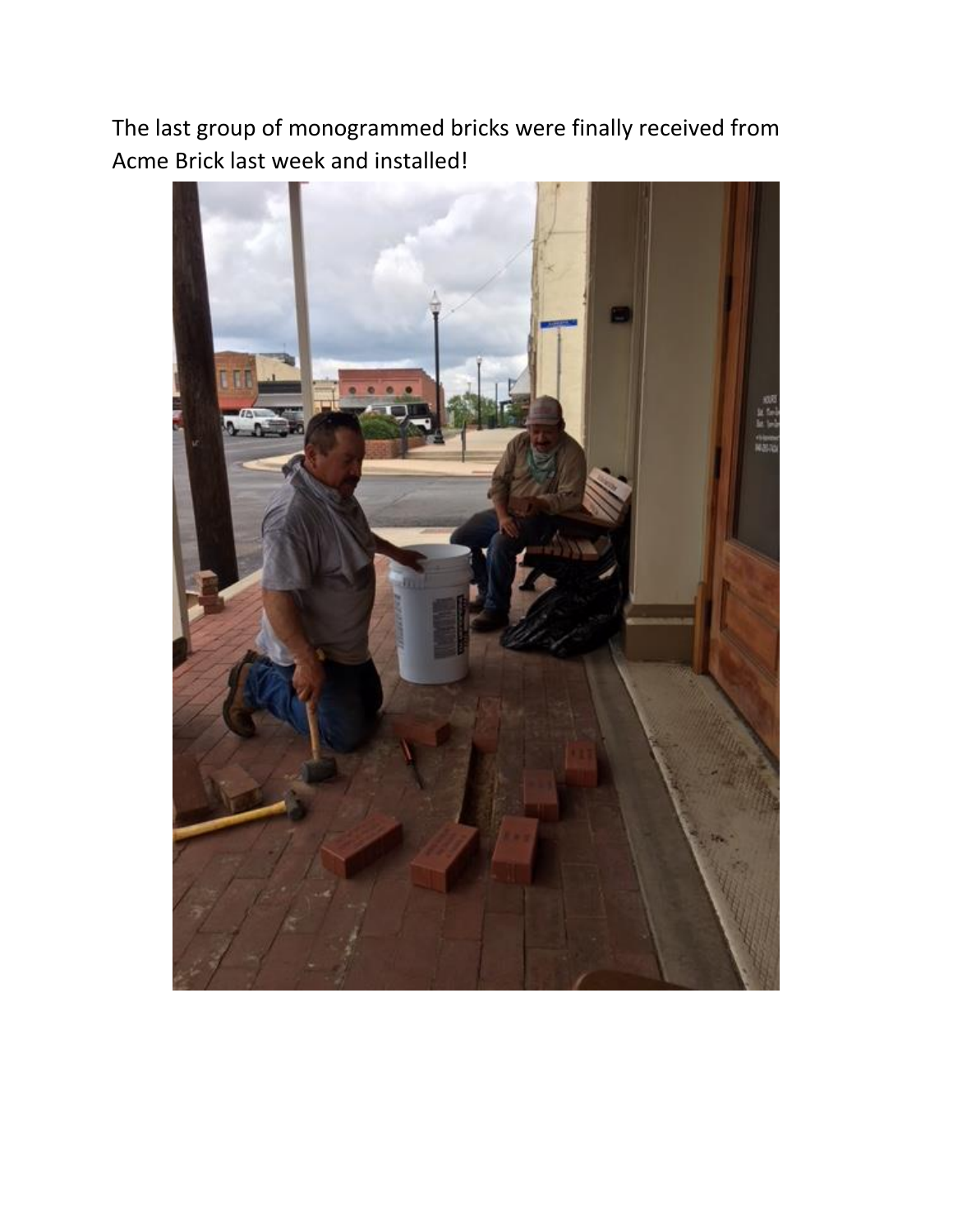## **Library**

Over the last two weeks the Library has hosted a variety of programs for all ages. Children of all ages participated in a Brazilian martial arts presentation by the Ft. Worth Capoeira (photo below). James Wand entertained everyone with his "Top Secret Spy Magic Show" (photo next page, top right). a Park Ranger from Lake Ray Roberts demonstrated how to make primitive fires (next page, top left). Texas A&M AgriLife's "Cooking Well with Diabetes" is finishing the last of four sessions this Friday. Ms. Erica and Ms. Wendy visited the Countryside Nursing Home for some Music & Movement plus we've had weekly preschool programs, Yarn Buddies, and family movies.

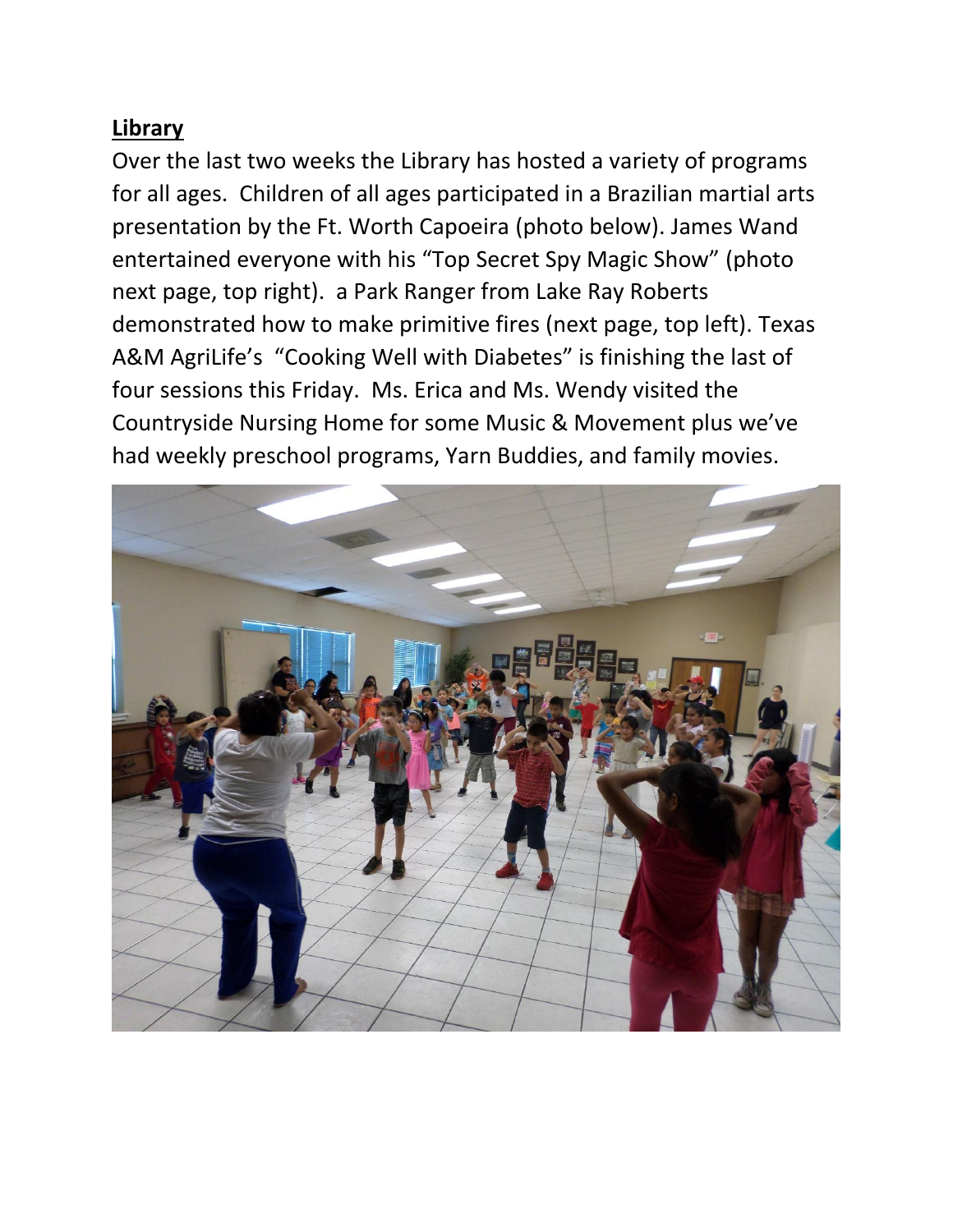

The Library will be closed on Wednesday, July  $4<sup>th</sup>$  for the  $4<sup>th</sup>$  of July holiday. On Thursday, Yarn Buddies will be meeting at 11:30 a.m.; on Friday, the movie, "101 Dalmatians" will be shown at 2 p.m.; and Saturday will be a drop by Game Day for our board game enthusiasts.

## **Community Development**

The City has a number of building projects going on at any given time. The Operational Update will provide a summary each week of the various projects and a status update. A flowchart is provided with the various stages of development. A green box indicates that stage is complete, a yellow box indicates in progress, a red box indicates the project has been halted by the developer or the City and a gray box indicates the developer has not reached that phase yet.



Elliot Home Renovations – 419 E. Main Street – Single family Home – Siding and roof placed on exterior.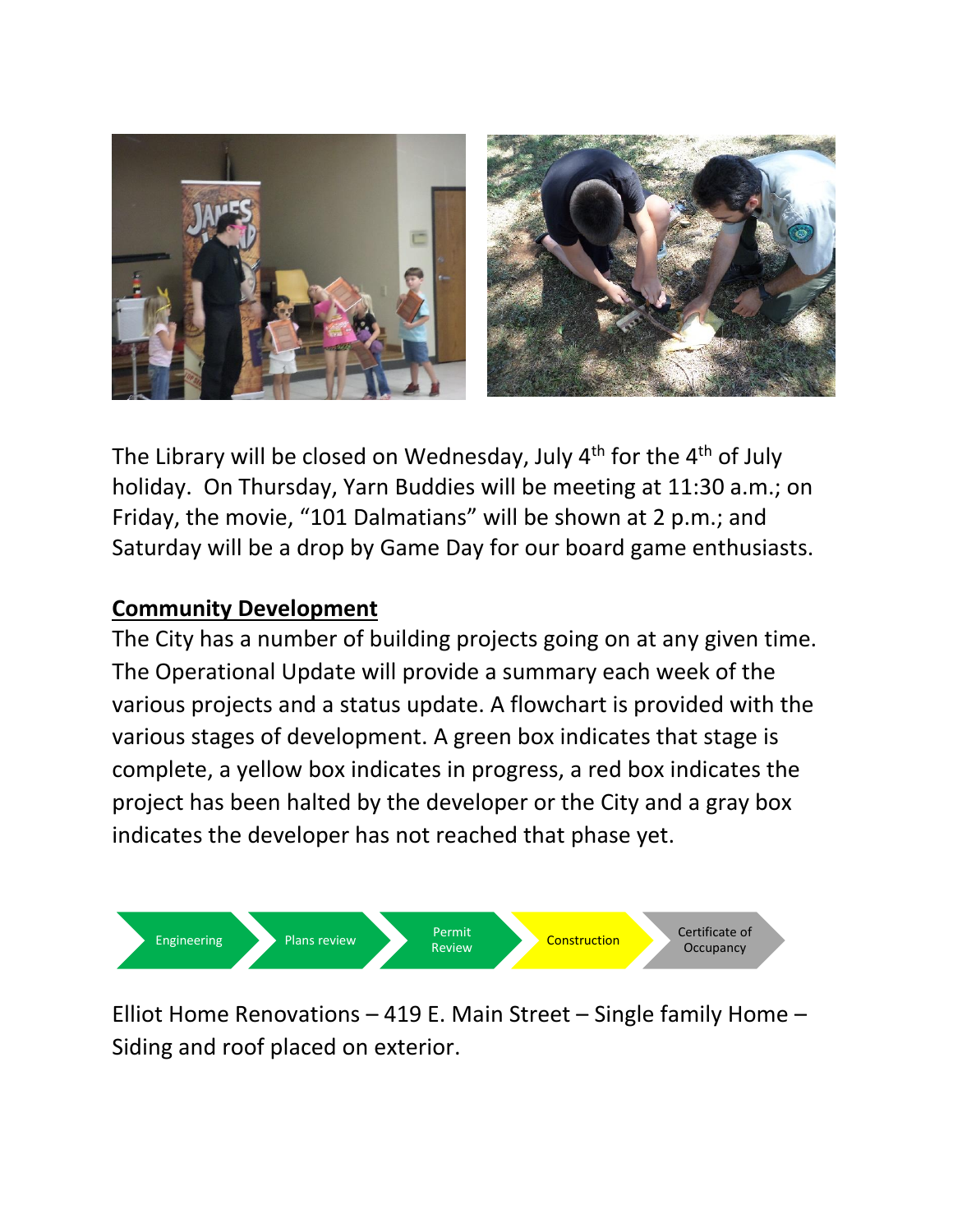

Victor Nevarez – 555 E. Walcott Street – Single family Home – Framing complete. Plywood being placed on the exterior in preparation for OSB.



Sue Sisomphou – 653 Coperhavr Street – New Single-Family Home – Driveway approach poured. Exterior complete with placement of brick ¼ of the front façade.



Yarborough Farms – Carol Street - Pool House – Commercial seconds passed. Stone exterior work underway.



Edgar Evans Homes – 636 N Prairie Street – New Single-Family Home – Permanent power released. Plumber installing plumbing fixtures.



Edgar Evans Homes – 415 W. Grove Street – New Single-Family Home – Awaiting final inspection.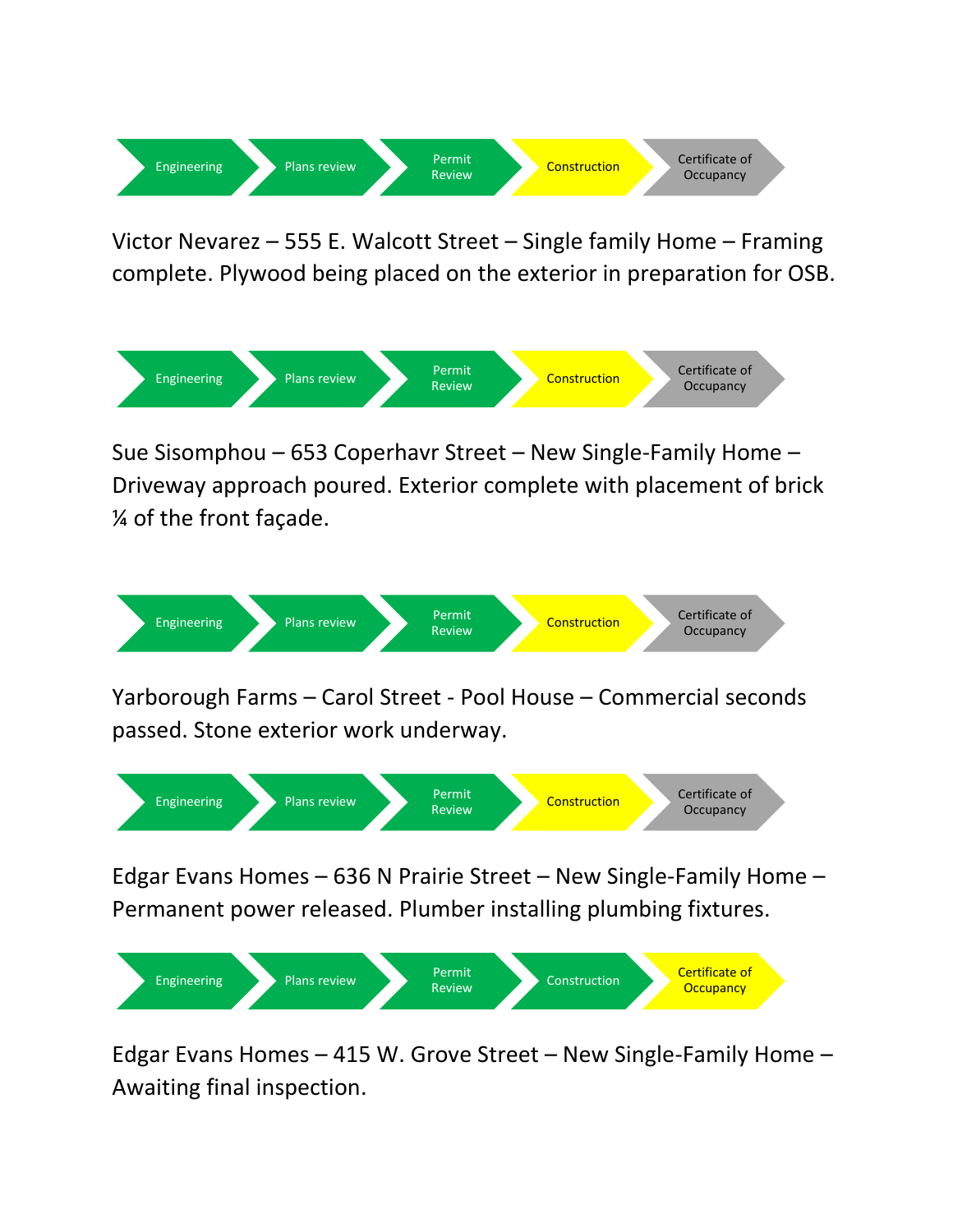

SNAG Investments – 706 E. Walcott Street - New Single-Family Home – Finals passed. Certificate of Occupancy awarded.



Marco Family Investments – 718 E Walcott Street – New Single-Family Home – Permanent power released. Driveway approach poured.



SNAG Investments – 608 E. Walcott Street - New Single-Family Home – Driveway approach poured.



Trim-Line Cabinets – 1216 Foundation Drive – Commercial Building – Spray foam insulation has been installed.



Todd & Amy Witte – 603 E. Burks Street - New Single Family Home – OSB installation complete on the exterior.